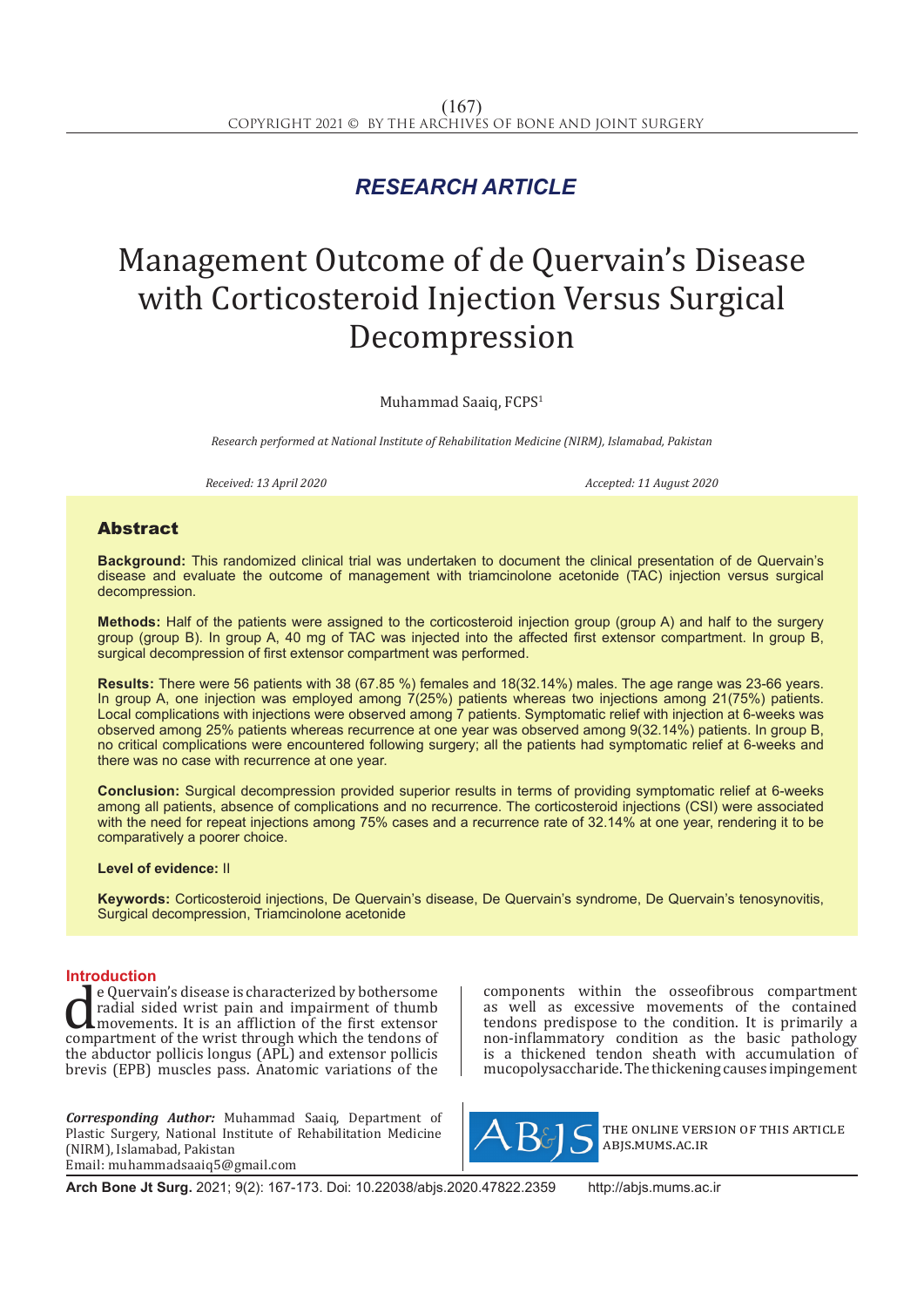and mechanical obstruction between the gliding tendons and the walls of the compartment, resulting in pain and hindered thumb motion (1-3).

The condition can be treated by conservative measures or certain interventions. The conservative measures include activity modification of the wrist, analgesics, non-steroidal anti-inflammatory drugs (NSAIDS), thumb spica splintage and physical therapy. These measures may work in patients with minimal symptoms; however the majority would continue to have the problem on resuming the initial inciting activity. Next treatment options are the corticosteroid injection and surgical decompression. The intra-sheath corticosteroid injections are effective in a reasonable percentage of patients; however if the problem still persists after repeated injections, surgical decompression is often the only viable treatment option available as the protracted use of steroid injections inevitably results in serious untoward effects (1, 4-6).

The current study was carried out to document the clinical presentation of de Quervain's disease and evaluate the outcome of management with triamcinolone acetonide (TAC) injection versus surgical decompression. Our primary null hypothesis was that "there is no difference in symptom recurrence after one year between corticosteroid injection (CSI) and surgery for recalcitrant de- Quervain's disease. Also there is no difference in pain relief at 6 weeks between CSI and surgery for the recalcitrant de Quervain's disease" Our secondary aim was to assess the number of complications with CSI and surgery over a 12 months period.

#### **Materials and Methods**

This randomized clinical trial was conducted over a period of three years. (i.e. from January 2017 to December 2019) Informed consent was taken from the patients. The study followed the ethical protocols as per Helsinki's Declaration-2013 revision. The anonymity of the participants was guaranteed.

The diagnosis was made clinically with history and examination. The symptoms sought in history included radial sided wrist pain, impaired thumb movements, swelling over the radial styloid area, localized tenderness, crepitations on palpation, radiation of pain to the thumb, forearm or shoulder. Positive Eichhoff's maneuver was considered the gold standard. The test was elicited by effecting ulnar deviation of the wrist, while clasping the thumb within the fingers in a fist fashion. This maneuver reproduced the typical pain (7).

The study included all patients of either gender and all ages who had initially not responded to at least 3-months trial of conservative treatment. The conservative treatment included regular use of NSAIDS, modification of wrist movements to avoid overuse of thumb muscles and thumb spica splinting at night. The exclusion criteria included pregnancy, postpartum status and patients who were unwilling for the intervention of corticosteroid injection or surgery.

Twenty eight patients were randomly allocated to the corticosteroid injection group (group A) and twenty eight to the surgery group (group B). Simple random sampling was done with computer generated random

number table. The baseline demographic and clinical characteristics of the included patients are summarized in Table 1.

#### *Treatment protocol for the corticosteroid injections (CSI) group*

40 mg (1cc) of triamcinolone acetonide was mixed with equal volume of 2% plain lidocaine for the injection. The first extensor compartment was palpated by asking the patient to abduct and extend the thumb. A 26-gauge needle of the locally available insulin syringe was employed for the intra sheath administration of the corticosteroid. The needle was introduced into the tendon sheath at a level 1 cm proximal to the radial styloid. Filling of the sheath was palpated as the fluid wave was generated by the administration of injection. An effort was made to inject part of the solution a bit on the dorsal ulnar aspect to inject a possible EPB sub-sheath.

A second corticosteroid injection was repeated at 6-weeks after the first one, among patients with persistent symptoms.

#### *Treatment protocol for the surgery group*

Surgery was performed under local anesthesia and tourniquet control. All patients were managed as day care cases. A 1.5-2 cm longitudinal skin incision was made, centered on the radial styloid. Subcutaneous tissues were carefully dissected to identify and safeguard the dorsal sensory branch of radial nerve (DSBRN) and expose the extensor retinaculum. Also the beginning of the cephalic vein in the operative field was safeguarded. The retinaculum over the first extensor compartment was incised, more on the dorsal ulnar side with excision of 3 mm of retinaculum longitudinally. This ulnar sided opening helped to provide an adequate retaining wall to prevent subsequent postoperative volar subluxation of the contained tendons. All the aberrant tendon slips of APL were released and septations broken. The secondary sub sheath of EPB was meticulously looked for and released accordingly. Skin incision was closed with subcuticular 4/0 prolene sutures. Sterile gauze dressing was applied. Stitches were removed on 14<sup>th</sup> postoperative day. Following removal of stitches, exercises were encouraged.

#### *Follow up protocol*

The first follow up visit was ensured on  $5<sup>th</sup>$  postoperative day to document any immediate complications such as hematoma formation, wound infection, injection site pain and bruising. The second follow up was done 6-weeks post intervention wherein relief of the symptoms or persistence thereof was established by asking questions regarding the typical clinical features of de Quervain's disease and performing the Eichhoff's maneuver. The need for additional intervention in the form of repeat injections or surgery was also evaluated at this follow up visit. The third follow up visit was ensured 12-weeks post intervention, wherein any late complications were recorded. These included scar hypertrophy, scar widening, skin depigmentation, skin atrophy/thinning and fat atrophy. The final follow up visit was done at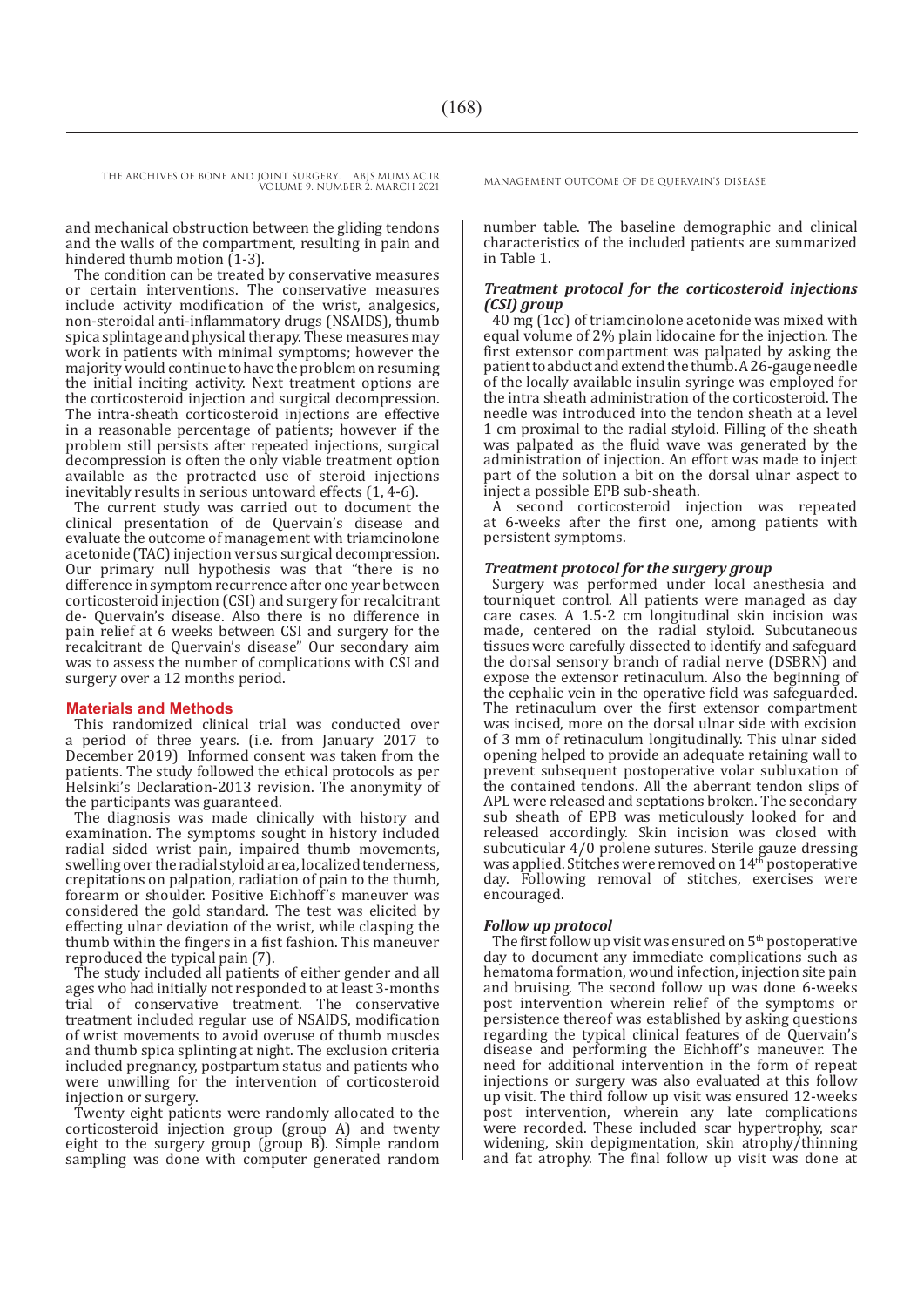12-months, wherein recurrence or no recurrence was established by employing the aforementioned clinical criteria described for diagnosing the de Quervain's disease.

The outcome primary measure analyzed was the symptomatic relief at 6-weeks post intervention. The secondary outcome measures analyzed included the need for additional interventions, any complications and recurrence at 12-months. The symptomatic relief was defined as total pain relief and a negative Eichhoff's maneuver following the intervention. Recurrence was defined as the re-onset of the diagnostic features of de Quervain's disease as observed at 12-months follow up, following an initial symptomatic relief at 12-weeks previously.

#### *Statistical analysis*

 For sample size calculation, the formula *n = Z2 p q / e2* was employed. {Where the "Z" is the standard normal deviate for the 95% confidence interval (CI). It is constant as 1.96 deviant error for 95% CI. The "p" is the anticipated prevalence. The "q" is 1-p. The "e" is margin

of error. It is set at  $5\%$  (i.e. 0.05).} Now coming to the calculation,  $Z^2 = (1.96)^2 = 3.841$ ; p= 1.8% = 0.018 (taking the prevalence of de Quervain's disease to be  $1.8\%$  (7); q=1-p; e=5%=(0.05), and so  $e^2 = (0.05)^2 = 0.0025$ ; and a sample size= 27.16 patients.

The study design was kept simple to ensure adherence to the study protocol and minimize drop outs and loss to follow-ups. Patients, who did not agree to adhere to one year follow-up protocol, were excluded before randomization. The intention-to-treat analysis was employed [Diagram 1] (8).

The demographic profile of the patients, interventions instituted and outcomes were all recorded. The data were subjected to statistical analysis using IBM-SPSS for Windows version 21. Numerical data, such as age and the duration of symptoms, were expressed as Mean ± Standard Deviation. Categorical data, such as gender and the side affected were expressed as frequencies and percentages. The percentages of categorical variables were compared by employing chi square test and a *P-value* of less than 0.05 was regarded as statistically significant.

| Table 1. Demographic and clinical features among patients of the two groups |                                    |                                  |               |  |
|-----------------------------------------------------------------------------|------------------------------------|----------------------------------|---------------|--|
| <b>Characteristics</b>                                                      | <b>Injection</b> group<br>$(n=28)$ | <b>Surgery group</b><br>$(n=28)$ | P value       |  |
| Age (Years)                                                                 | $41.53 \pm 8.46$                   | 42.21±9.58                       | 0.6           |  |
| Gender                                                                      |                                    |                                  |               |  |
| Female                                                                      | 19(67.85%)                         | 19(67.85%)                       | $\frac{1}{2}$ |  |
| Male                                                                        | $9(32.14\%)$                       | $9(32.14\%)$                     |               |  |
| Duration (Months)                                                           | $11.82 \pm 3.43$                   | $12.50 \pm 3.55$                 | 0.7           |  |
| Affected side                                                               |                                    |                                  |               |  |
| Dominant                                                                    | $16(57.14\%)$                      | 17(60.71%)                       | 0.8           |  |
| Non-dominant                                                                | 12(42.85%)                         | 11(39.32%)                       | 0.8           |  |
| Clinical features                                                           |                                    |                                  |               |  |
| Radial sided wrist pain                                                     | 28(100%)                           | 28(100%)                         |               |  |
| Impaired thumb movements                                                    | 28(100%)                           | 28(100%)                         |               |  |
| Positive Eichhoff's maneuver                                                | 28(100%)                           | 28(100%)                         |               |  |
| Local tenderness                                                            | 13(46.42%)                         | $14(50\%)$                       | 0.5           |  |
| Swelling over the styloid area                                              | $6(21.42\%)$                       | 5(17.85%)                        | 0.8           |  |
| Crepitations on palpation                                                   | $2(7.14\%)$                        | $3(10.71\%)$                     | 0.8           |  |
| Pain radiation to the thumb,                                                | $2(7.14\%)$                        | $2(7.14\%)$                      |               |  |
| forearm or shoulder                                                         |                                    |                                  |               |  |
| Associated factors                                                          |                                    |                                  |               |  |
| Smartphone overuse                                                          | 7(25%)                             | $9(32.14\%)$                     | 0.08          |  |
| Diabetes mellitus                                                           | $3(10.71\%)$                       | $3(10.71\%)$                     |               |  |
| Occupation in day care service                                              | $2(7.14\%)$                        | $2(7.14\%)$                      |               |  |
| Security personnel holding gun during duty                                  | $1(3.57\%)$                        | $1(3.57\%)$                      |               |  |
| Idiopathic category                                                         | 15(53.57%)                         | 13(46.42%)                       | 0.08          |  |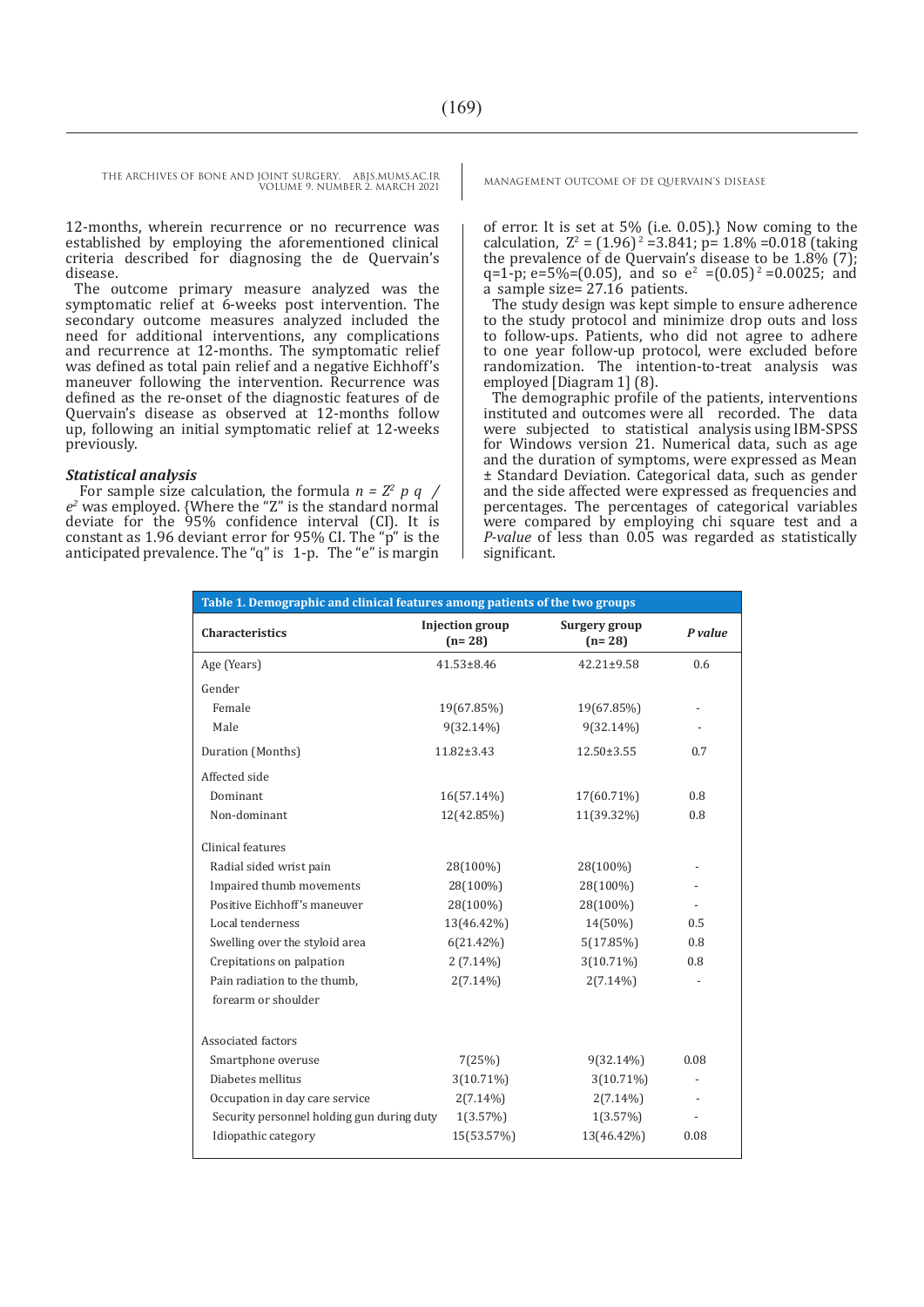

**Diagram 1. Flow diagram of he study protocol.**

#### **Results**

In CSI group, recurrence at one year was observed among 9(32.14%) patients whereas in surgery group there was no patient with recurrence. In CSI group, symptomatic relief at 6-weeks was found among 25% patients whereas in surgery group it was observed among all patients.

In CSI group, local complications of injections were observed among seven patients whereas in surgery group, no complications were encountered following surgery. The local complications in CSI group included depigmentation of skin (n=5; 17.85 %), skin atrophy and thinning (n=1; 3.57%) and fat atrophy (n=1; 3.57%).

In CSI group, one corticosteroid injection was employed among 7(25%) patients whereas two injections among 21(75%) patients.

All the 9 patients in CSI group who presented with recurrence at one year, ended up with surgery.

Table 2 summarizes the various outcome measures compared between the two groups.

#### **Discussion**

de Quervain's disease constitutes one of the most common tendinopathies presenting to the hand clinic, however the exact incidence and prevalence is unknown in the local population. Walker-Bone K et al. from the United Kingdom reported 1.3% and 0.5% community prevalence among females and males respectively. With the quick revolution in telecommunication and the liberal availability of electronic devices such as the smartphones, thumb has emerged as a frequently overused part of the hand, hence predisposing it to more frequent de Quervain's disease. Accordingly the condition has also been re-named as texting thumb (9-11).

In this study predominant involvement of female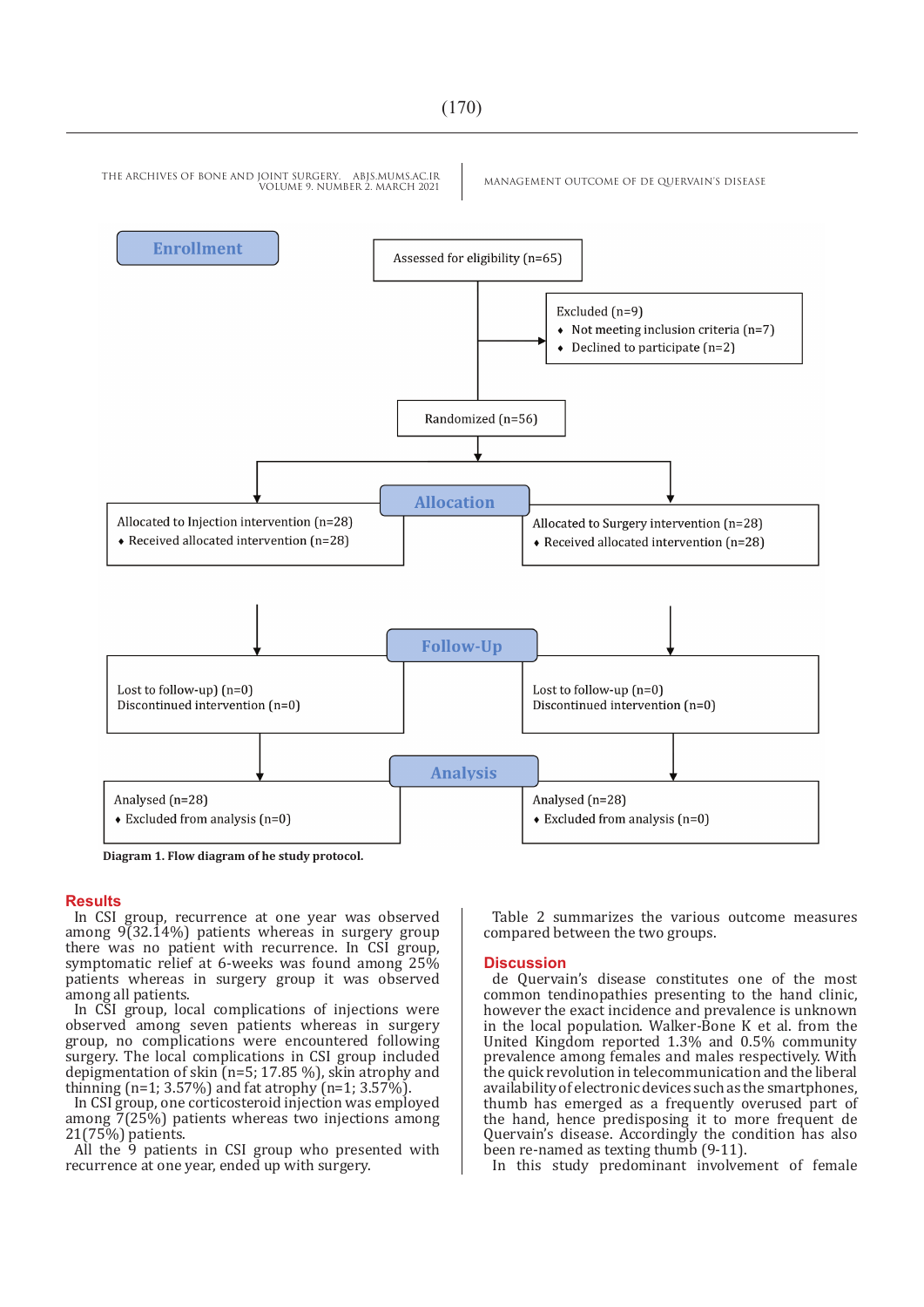| Table 2. Summary of the various outcome measures compared between the two groups |                                    |                           |             |  |
|----------------------------------------------------------------------------------|------------------------------------|---------------------------|-------------|--|
| <b>Outcome Measures</b>                                                          | <b>Injection</b> group<br>$(n=28)$ | Surgery group<br>$(n=28)$ | P value     |  |
| Symptomatic relief at 6-weeks post intervention                                  | 7(25%)                             | 28(100%)                  | $P < 0.00*$ |  |
| Need for additional interventions                                                | 21(25%)                            | $\Omega$                  | $P < 0.00*$ |  |
| Complications encountered                                                        |                                    |                           |             |  |
| Depigmentation of skin                                                           | $5(17.85\%)$                       | $\theta$                  | $P < 0.00*$ |  |
| Skin atrophy and thinning                                                        | 1(3.57%)                           | $\theta$                  | P > 0.05    |  |
| Fat atrophy                                                                      | 1(3.57%)                           | $\theta$                  | P > 0.05    |  |
| Recurrence at one year                                                           | $9(32.14\%)$                       | $\theta$                  | $P < 0.00*$ |  |

<0.05\* Significant *P value* >0.05 Insignificant *P value*

patients was observed. Most of the published papers

conform to this observation. The disease affects women 3-10 times more often than men (1, 12-16).

In this study majority of the individuals were aged 30-50 years. Several published studies have reported variable age group afflictions with the condition. For instance, Garcon JJ et al in their series reported a mean age was 49 years with a range between 19-84 years. Mehdinasab SA et al found a mean age of 32.6 years with a range of 21-61 years. Sawaizumi T et al observed a mean age of 46 years with a range of 22-77 years (15-17).

In this study majority of the cases were idiopathic and one third had some underlying predisposing causes such as diabetes mellitus, overuse of smartphone and occupational exposure to overuse of thumb. A variety of risk factors have been reported by the published studies. For instance, female gender, pregnancy, early postpartum status, unaccustomed use of thumb and rheumatoid arthritis. In the last two decades, a growing body of evidence has emerged regarding causation of de Quervain's disease by the excessive text messaging and similar activities involving typing on smartphones (9, 13-18).

In this study CSI were observed to be effective in permanently relieving the symptoms in 68% patients. Those patients who had the symptoms for more than 6 months and those with diabetes mellitus had a greater percentage of treatment failures with injections. The published literature has reported success with CSI in 50-80% of patients. Oh JK et al reported 70% short-term success rate following 2 or fewer injections. Kitti et al observed 67% success rate with CSI (1, 19, 20).

In this study patients with pregnancy and lactation were excluded. In de Quervain's disease of pregnancy and lactation, conservative measures are highly effective, and the condition has been reported to resolve spontaneously after completion of pregnancy or cessation of lactation (1, 21).

The patients who don't respond to CSI are reported to have anatomic variations in the first extensor compartment. This is especially true for the EPB which may be lodged in a secondary sub-sheath of its own. Zingas C et al. in their study employed radiopaque dye

mixed with a corticosteroid and injected it into the first dorsal compartment. They observed that 13 of 19 wrists failed to demonstrate dye filling the EPB subsheath. This provided evidence that it was technically more difficult to successfully administer the corticosteroid into the EPB sub-sheath. Among other anomalies of the first extensor compartment include the presence of multiple slips of APL. It is important to be aware of these anatomical variations and ensure complete decompression at the time of surgery (1, 22-24).

In the present study, local complications of CSI were observed among 7 patients who needed repeated injections. The published literature has similarly highlighted the possible risks associated with repeated injections in the form of depigmentation of skin in darker skinned individuals, skin atrophy and thinning, fat atrophy and tendon rupture. Cutaneous depigmentation is the commonest among them with an incidence of 5%- 10%. The complication of tendon rupture is exceptionally rare. One published case report has reported the rupture of both the APL and the EPB following repeated corticosteroid injections for de Quervain's disease (1, 6, 25-27). Our findings of the current study suggest that repeated CSI are best avoided.

In this study no complications were encountered following surgery. Published studies have reported rare complications associated with surgical release. For instance, insufficient decompression, injury to the dorsal sensory branch of radial nerve, painful neuroma formation, superficial radial nerve entrapment, transient neurologic deficits and tendon subluxations (1).

In the current study no case of tendon subluxation was observed at the one year postoperative follow up. Scheller et al similarly reported a series of 94 patients who had undergone simple tendon decompression. They were followed for a mean period of 15.7 years and none had tendon subluxation. They had resection of the dorsal carpal retinaculum for a maximum of 3 mm to ensure tendon stability. Subluxation of the APL and EPB may occur due to excessive resection of the retinaculum or in the case of surgery in an early stage of the disease because the sheath is thinner. Chronic cases of de Quervain's disease may have thickening of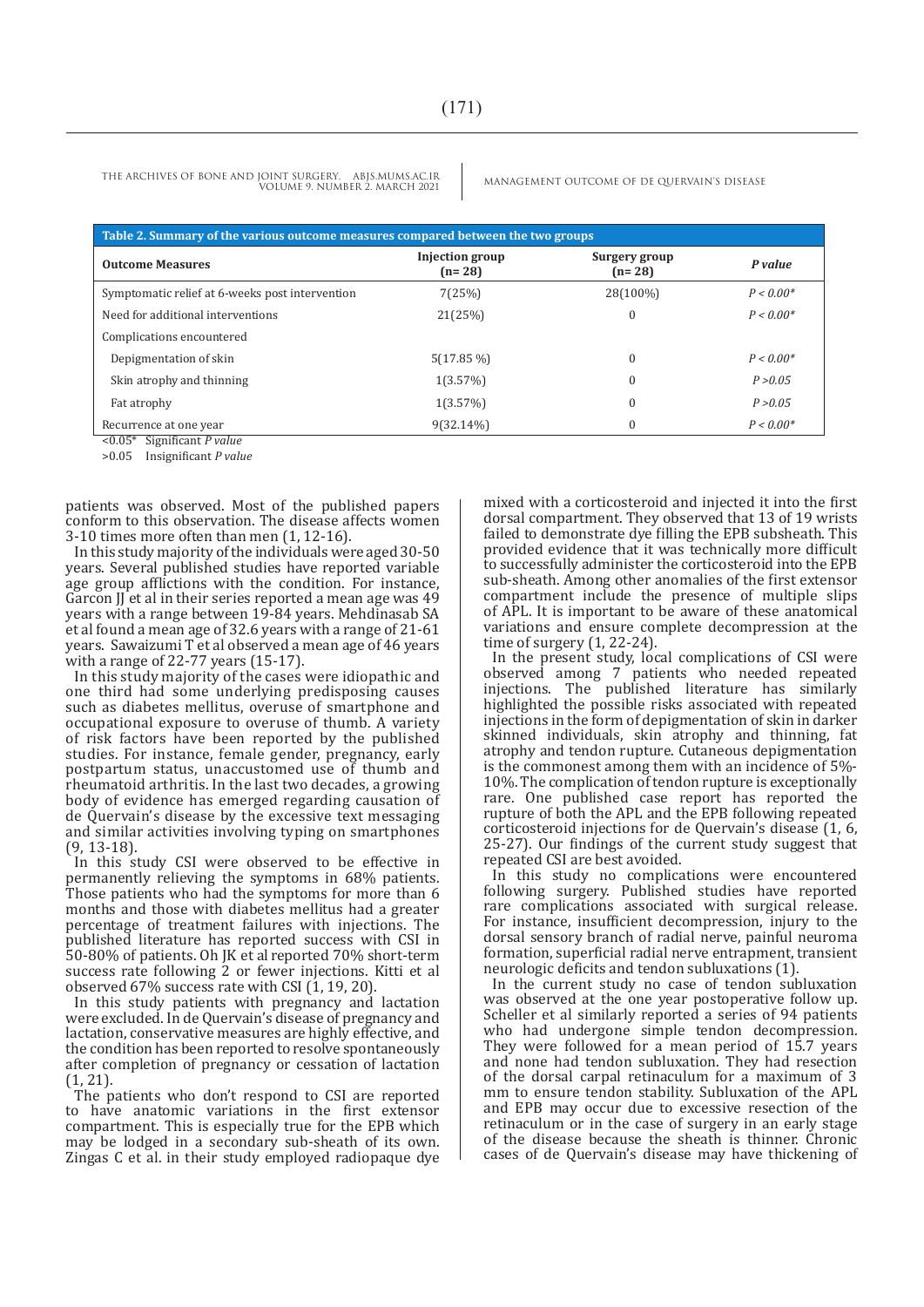the retinaculum of the first extensor compartment up to more than 2 mm (measured by ultrasound). This may be a reason why the chronic cases usually don't end up with tendon instability. Especially, volar subluxation of these tendons can cause a painful snapping. Reconstruction of the tendon pulley can be undertaken using different surgical techniques. For instance, a sling procedure using a U-shaped extensor retinaculum graft or a brachioradialis tendon flap. Some authorities have even advocated for a primary reconstruction of the pulley of the first extensor compartment to avoid the subluxation after the primary surgery (28-31).

Surgical decompression provided superior results in terms of providing symptomatic relief at 6-weeks among all patients, absence of complications and no recurrence. The corticosteroid injections were associated with the need for repeat injections among 75% cases and a recurrence rate of 32.14% at one year rendering it to be

comparatively a poorer choice.

*Authors' contribution:* MS designed the study and wrote the manuscript. He performed data collection, analyses and approved the manuscript.

*Conflicts of Interest:* The author declares that there is no conflict of interest.

*Financial disclosure:* None declared.

*Ethical Issues:* The study followed the ethical protocols of Helsinki's Declaration, 2013 revision. Anonymity of the participants was ensured.

Muhammad Saaiq FCPS<sup>1</sup>

1 Department of Plastic Surgery, National Institute of Rehabilitation Medicine (NIRM), Islamabad, Pakistan

#### **References**

- 1. Wolfe SW. Tendinopathy. In: Wolfe SW, Hotchkiss RN, Kozin SH, Peterson WC, Cohen MS, editors. Green's textbook 7thed. Philadelphia: Elsevier; 2017. p.1916- 1919.
- 2. Huisstede BM, Coert JH, Fridén J, Hoogvliet P, European HANDGUIDE Group. Consensus on a multidisciplinary treatment guideline for de Quervain disease: results from the European HANDGUIDE study. Physical therapy. 2014; 94(8):1095-110.
- 3. Lalonde DH, Kozin S. Tendon disorders of the hand. Plastic and reconstructive surgery. 2011; 128(1):1e-4e.
- 4. Scheller A, Schuh R, Hönle W, Schuh A. Long-term results of surgical release of de Quervain's stenosing tenosynovitis. International orthopaedics. 2009; 33(5):1301-3.
- 5. Peters-Veluthamaningal C, van der Windt DA, Winters JC, Meyboom-de Jong B. Corticosteroid injection for de Quervain's tenosynovitis. Cochrane Database of Systematic Reviews. 2009(3).
- 6. Ilyas AM. Nonsurgical treatment for de Quervain's tenosynovitis. Journal of Hand Surgery. 2009; 34(5):928-9.
- 7. Waseem M, Khan M, Hussain N, Giannoudis PV, Fischer J, Smith RM. Eponyms: errors in clinical practice and scientific writing. Acta Orthop Belg. 2005; 71(1):1-8.
- 8. Montori VM, Guyatt GH. Intention-to-treat principle. Cmaj. 2001; 165(10):1339-41.
- 9. Walker-Bone K, Palmer KT, Reading I, Coggon D, Cooper C. Prevalence and impact of musculoskeletal disorders of the upper limb in the general population. Arthritis Care & Research. 2004; 51(4):642-51.
- 10.Yoong JK. Mobile phones can be a pain--text messaging tenosynovitis. Hospital medicine (London, England: 1998). 2005; 66(6):370.
- 11.Foye PM, Cianca JC, Prather H. 3. Cumulative trauma disorders of the upper limb in computer users.

Archives of physical medicine and rehabilitation. 2002; 83:S12-5.

- 12.Le Manac'h AP, Roquelaure Y, Ha C, Bodin J, Meyer G, Bigot F, et al. Risk factors for de Quervain's disease in a French working population. Scandinavian journal of work, environment & health. 2011:394-401.
- 13.Tendon trouble in the hands: de Quervain's tenosynovitis and trigger finger. Women are more likely than men to develop these painful conditions. Harv Womens Health Watch. 2010; 17(8):4–5.
- 14.Wolf JM, Sturdivant RX, Owens BD. Incidence of de Quervain's tenosynovitis in a young, active population. The Journal of hand surgery.  $2009$ ;  $34(1)$ : $112-5$ .
- 15.Garçon JJ, Charruau B, Marteau E, Laulan J, Bacle G. Results of surgical treatment of De Quervain's tenosynovitis: 80 cases with a mean follow-up of 9.5 years. Orthopaedics & Traumatology: Surgery & Research. 2018; 104(6):893-6.
- 16. Mehdinasab SA, Alemohammad SA. Methylprednisolone Acetate Injection plus Casting Versus Casting Alone for the Treatment of de Quervain's Tenosynovitis. Arch Iranian Med. 2010; 13(4): 270-74.
- 17.Sawaizumi T, Nanno M, Ito H. De Quervain's disease: efficacy of intra-sheath triamcinolone injection. International orthopaedics. 2007; 31(2):265.
- 18.Ashurst JV, Turco DA, Lieb BE. Tenosynovitis caused by texting: an emerging disease. The Journal of the American Osteopathic Association. 2010; 110(5): 294-6.
- 19.Oh JK, Messing S, Hyrien O, Hammert WC. Effectiveness of corticosteroid injections for treatment of de Quervain's tenosynovitis. Hand. 2017; 12(4): 357–361.
- 20.Jirarattanaphochai K, Saengnipanthkul S, Vipulakorn K, Jianmongkol S, Chatuparisute P, Jung S. Treatment of de Quervain disease with triamcinolone injection with or without nimesulide: A randomized, double-blind,